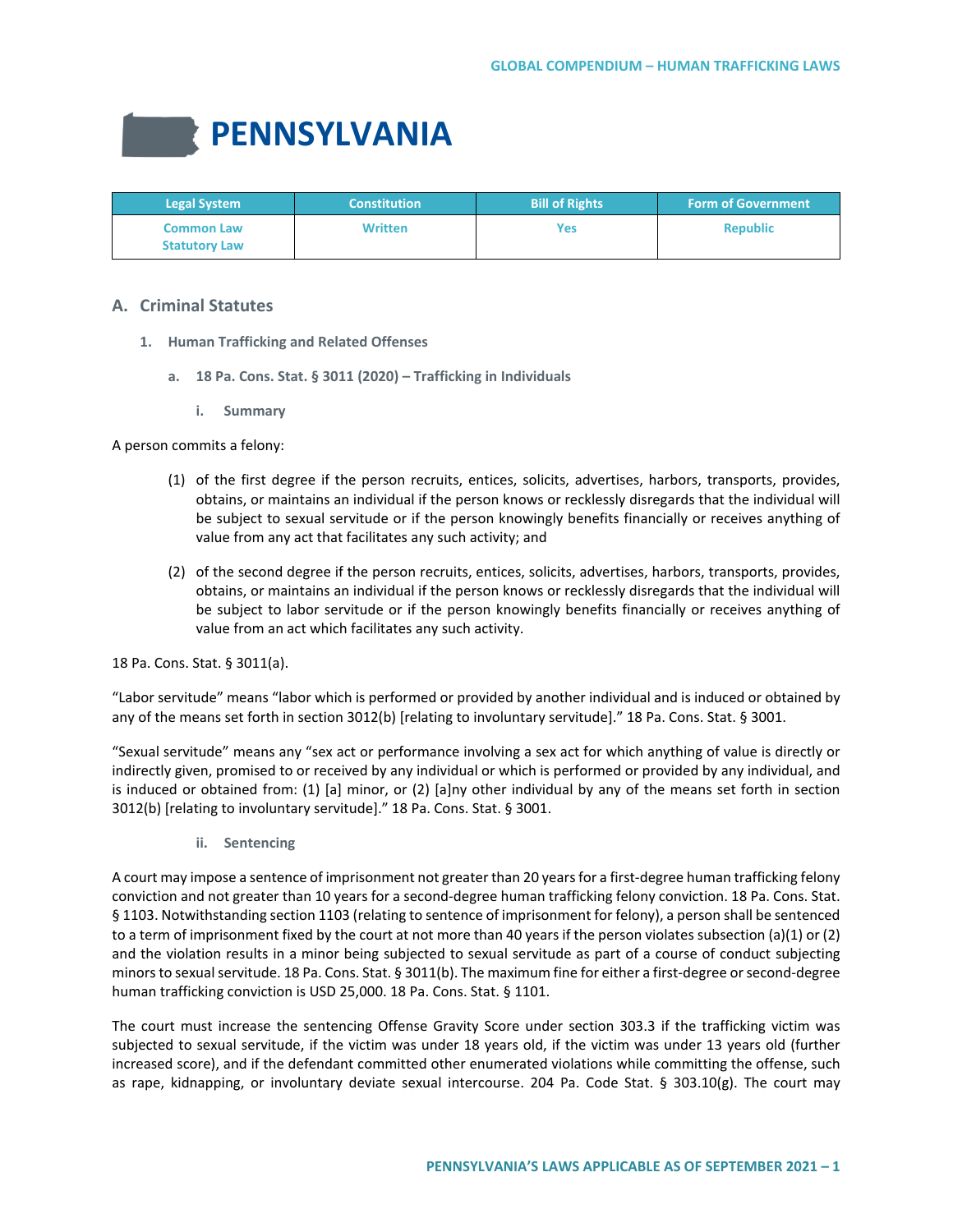sentence the defendant up to life imprisonment if the trafficking was committed while in commission of rape, kidnapping, or involuntary deviate sexual intercourse. 42 Pa. Cons. Stat. § 9720.2.

A defendant convicted of trafficking in individuals must pay an additional fine of USD 5,000 for each offense, which is deposited in the Safe Harbor for Sexually Exploited Children Fund. 18 Pa. Cons. Stat. § 3064(b)(1).

The court shall order a defendant convicted of trafficking to pay restitution under Pennsylvania's general restitution provision for injuries to persons or property (18 Pa. Cons. Stat. § 1106). 18 Pa. Cons. Stat. § 3020(2). In addition, for the period of involuntary servitude, the restitution order may include the greater of: (1) the value of the victim's time during the period of involuntary servitude as guaranteed under the minimum wage and overtime laws; (2) the gross income or value to the defendant of the services of the victim; or (3) the amount the victim was promised or the amount an individual in the position of the victim would have reasonably expected to earn. Restitution for services may not be based on services related to illegal activity. 18 Pa. Cons. Stat. § 3020(2)(i).

Victims may also seek the return of property, cost of damage to the property, or the replacement value of the property if taken, destroyed, or damaged beyond repair as a result of human trafficking. 18 Pa. Cons. Stat. § 3020(2)(i).

## **iii. Statute of Limitations**

The statute of limitations for a violation of this section where the victim was not a minor is generally 10 years from the date of the last offense. 42 Pa. Cons. Stat. § 5552(c)(5).

For trafficking in individuals for sexual servitude, if the victim was 23 years or younger at the time of the offense, the statute of limitations is the later of the period of limitation provided by law after the individual has reached 24 years of age, or 20 years after the date of the offense. 42 Pa. Cons. Stat. § 5552(c)(3.1).

There is no statute of limitations if the victim was under 18 years old at the time of the offense (violation of 18 Pa. Cons. Stat. § 3011(b)) or was subjected to sexual servitude (violation of 18 Pa. Cons. Stat. § 3012). 42 Pa. Cons. Stat. § 5551(7).

**b. 18 Pa. Cons. Stat. § 3012 (2014) – Involuntary Servitude**

# **i. Summary**

It is a first-degree felony if a person knowingly subjects an individual to labor servitude or sexual servitude, except where the conduct is permissible under federal or state law other than this chapter, by:

- (1) Causing or threatening to cause serious harm to any individual.
- (2) Physically restraining or threatening to physically restrain another individual.
- (3) Kidnapping or attempting to kidnap any individual.
- (4) Abusing or threatening to abuse the legal process.
- (5) Taking or retaining the individual's personal property or real property as a means of coercion.
- (6) Engaging in unlawful conduct with respect to documents, as defined in section 3014 (related to unlawful conduct regarding documents).
- (7) Extortion.
- (8) Fraud.
- (9) Criminal coercion, as defined in section 2906 (relating to criminal coercion).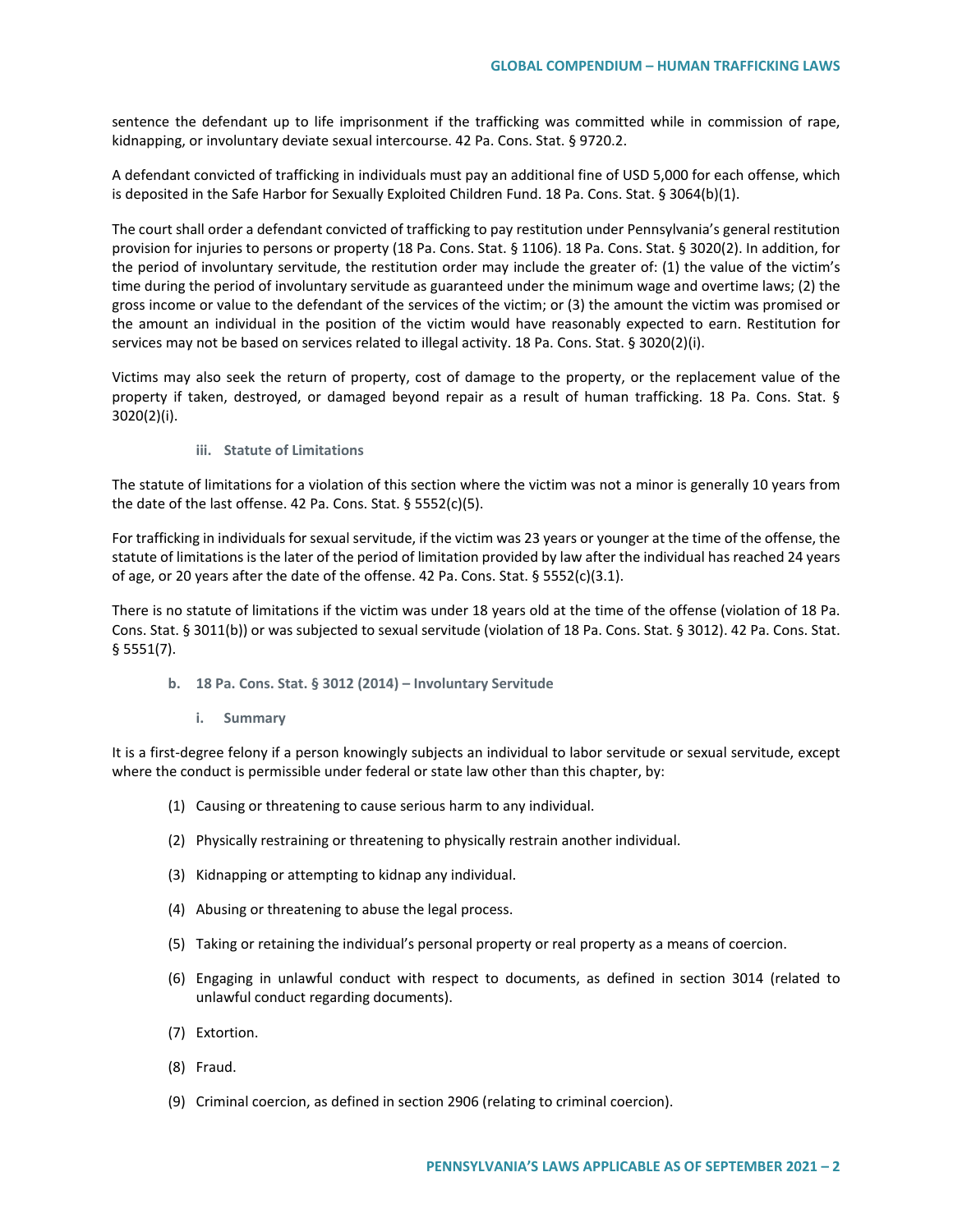- (10) Duress, through the use of or threat to use unlawful force against the person or another.
- (11) Debt coercion.
- (12) Facilitating or controlling the individual's access to a controlled substance.
- (13) Using any scheme, plan, or pattern intended to cause the individual to believe that, if the individual does not perform the labor, services, acts, or performances, that individual or another individual will suffer serious harm or physical restraint.

18 Pa. Cons. Stat. § 3012(b).

**ii. Sentencing**

The crime of involuntary servitude is a first degree felony punishable by imprisonment for not more than 20 years and a fine up to USD 25,000. 18 Pa. Cons. Stat. §§ 1101, 1103.

The court must increase the sentencing Offense Gravity Score under section 303.3 if the involuntary servitude victim was subjected to sexual servitude, if the victim was under 18 years old, if the victim was under 13 years old (further increased score), and if the defendant committed other enumerated violations while committing the offense, such as rape, kidnapping, or involuntary deviate sexual intercourse. 204 Pa. Code Stat. § 303.10(g). The court may sentence the defendant up to life imprisonment if the trafficking was committed while in commission of rape, kidnapping, or involuntary deviate sexual intercourse. 42 Pa. Cons. Stat. § 9720.2.

A defendant convicted of involuntary servitude must pay an additional fine of USD 5,000 for each offense, which is deposited in the Safe Harbor for Sexually Exploited Children Fund. 18 Pa. Cons. Stat. § 3064(b)(1).

The court shall order a defendant convicted of involuntary servitude to pay restitution under Pennsylvania's general restitution provision for injuries to persons or property (18 Pa. Cons. Stat. § 1106). 18 Pa. Cons. Stat. § 3020(2). In addition, for the period of involuntary servitude, the restitution order may include the greater of: (1) the value of the victim's time during the period of involuntary servitude as guaranteed under the minimum wage and overtime laws; (2) the gross income or value to the defendant of the services of the victim; or (3) the amount the victim was promised or the amount an individual in the position of the victim would have reasonably expected to earn. Restitution for services may not be based on services related to illegal activity. 18 Pa. Cons. Stat. § 3020(2). Victims may also seek the return of property, cost of damage to the property, or the replacement value of the property if taken, destroyed, or damaged beyond repair as a result of human trafficking. 18 Pa. Cons. Stat. § 3020(2)(ii).

**iii. Statute of Limitations**

The statute of limitations for a violation of this section where the victim was not a minor is 10 years from the date of the last offense committed against the victim. 42 Pa. Cons. Stat. § 5552(c)(5).

For the crime of involuntary servitude for sexual servitude, if the victim was 23 years or younger at the time of the offense, the statute of limitations is the later of the period of limitation provided by law after the individual has reached 24 years of age, or 20 years after the date of the offense. 42 Pa. Const. Stat. § 5552(c)(3.1).

There is no statute of limitations if the victim was under 18 years old at the time of the offense and was subjected to sexual servitude. 42 Pa. Cons. Stat. § 5551(7). If the victim was a minor at the time of the offense, and the offense involved labor servitude, the offense must be prosecuted within 10 years after the victim reaches 18 years of age. 42 Pa. Cons. Stat. § 5552(6).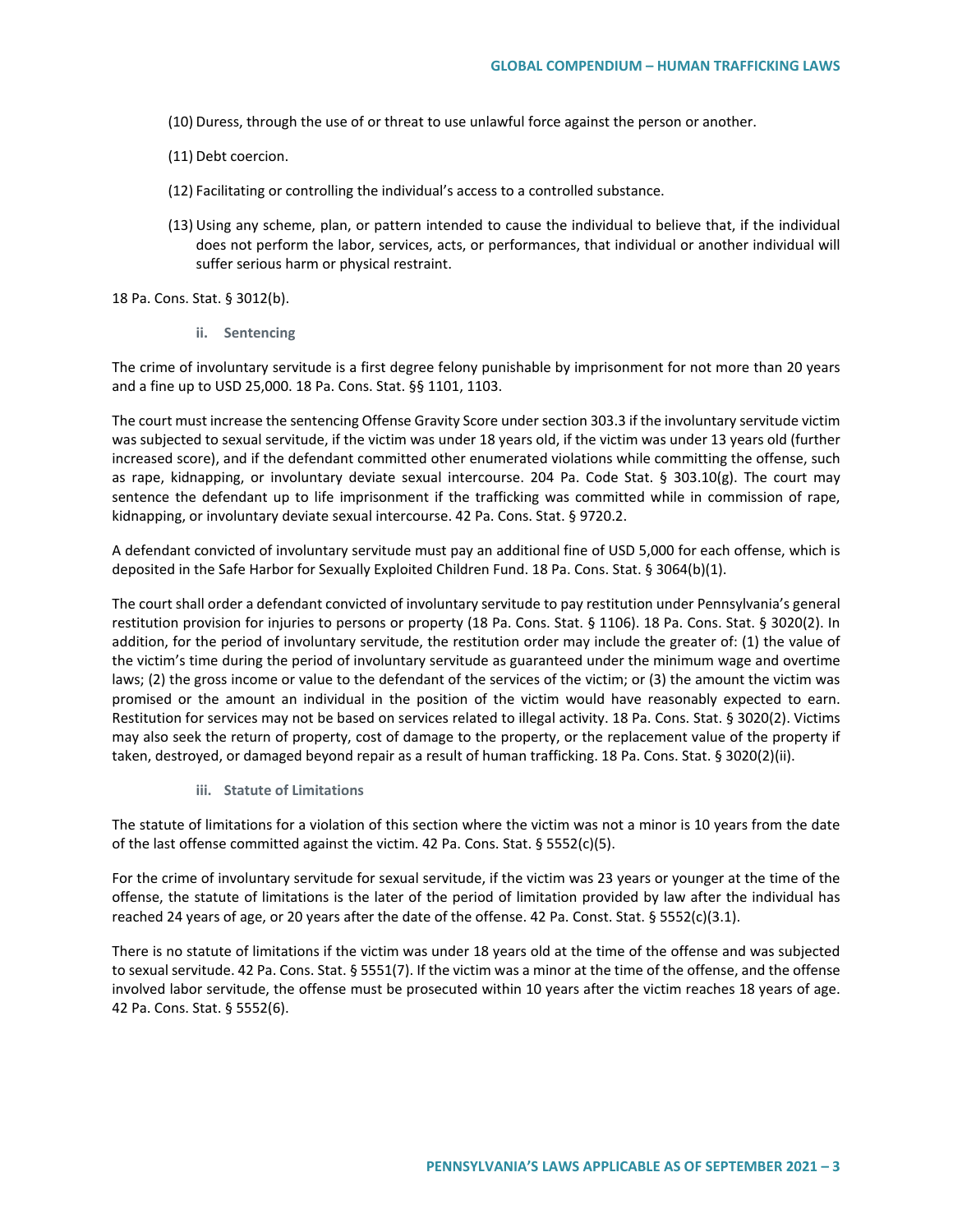## **c. 18 Pa. Cons. Stat. § 3021 (2020) – Forfeiture**

Pennsylvania provides for forfeiture to the state of assets used in planning or perpetrating an act that violates 18 Pa. Cons. Stat. § 3011 (trafficking in individuals) or Pa. Cons. Stat. § 3012 (involuntary servitude), as well as assets derived from those crimes. 18 Pa. Cons. Stat. § 3021.

- **d. 18 Pa. Cons. Stat. § 3014 (2014) – Unlawful Conduct Regarding Documents**
	- **i. Summary**

A person commits a felony "if, to prevent or restrict or attempt to prevent or restrict, without lawful authority, the ability of an individual to move or travel, the person knowingly destroys, conceals, removes, confiscates or possesses an actual or purported: (1) passport or other immigration document of an individual; or (2) government identification document of an individual." 18 Pa. Cons. Stat. § 3014.

**ii. Sentencing**

Unlawful conduct regarding documents is a felony of the third degree. 18 Pa. Cons. Stat. § 3014. The court also shall order the convicted defendant to pay restitution for injuries to persons or property, including the costs of returning or restoring the property. 18 Pa. Cons. Stat. §§ 1106, 3020.

## **iii. Statute of Limitations**

The statute of limitations for a prosecution for unlawful conduct regarding documents is two years after the offense is committed. 42 Pa. Cons. Stat. § 5552(a).

- **e. 18 Pa. Cons. Stat. § 3013 (2020) – Patronizing a Victim of Sexual Servitude**
	- **i. Summary**

A person commits a felony of the first degree if the person engages in any sex act or performance with another individual knowing that the act or performance is the result of the individual being a victim of human trafficking.

A person commits an offense if the person engages in any sex act or performance with another individual with reckless disregard for whether the act or performance is the result of the individual being a victim of human trafficking. An offense under this paragraph constitutes:

- (1) A felony of the third degree when the offense is a first offense.
- (2) A felony of the first degree when the offense is a second or subsequent offense.

18 Pa. Cons. Stat. § 3013(a).

An individual arrested for a violation of section 5902(e) (relating to prostitution and related offenses) may be formally detained and questioned by law enforcement personnel to determine if the individual engaged in any sex act or performance with the alleged prostitute knowing that the individual is a victim of human trafficking.

18 Pa. Cons. Stat. § 3013(b).

**ii. Sentencing**

A court may impose a sentence of imprisonment not greater than 20 years for a first-degree felony violation of patronizing a victim of sexual servitude and not greater than seven years for a third-degree felony violation. 18 Pa. Cons. Stat. § 1103. A person convicted under this section may be subject to a fine depending on the age of the victim and the number of prior offenses. 18 Pa. Cons. Stat. § 3013(c). A first violation shall be punishable by a fine between USD 1,000 and either USD 25,000 for a first-degree conviction or USD 15,000 for a third-degree conviction, a second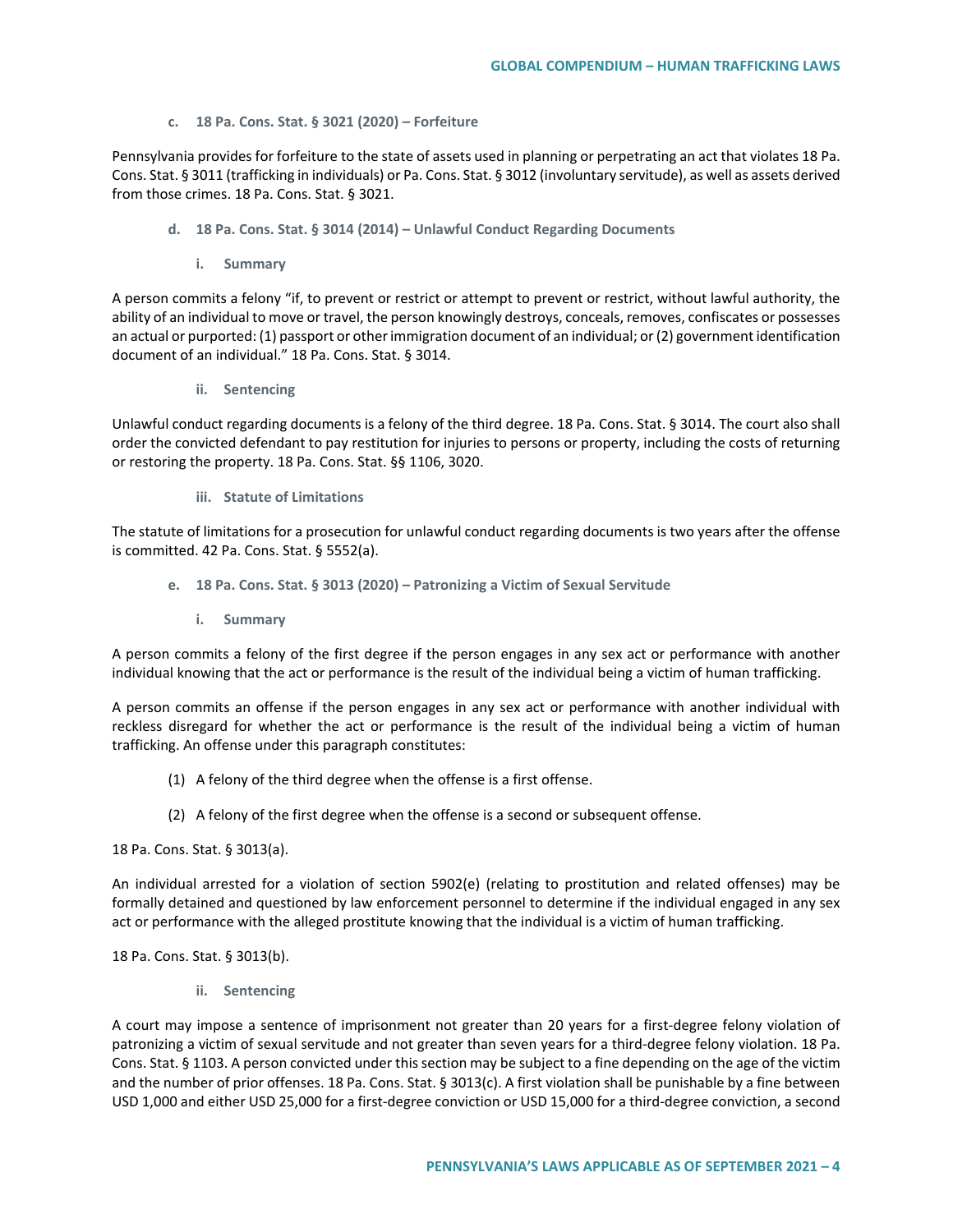violation shall be punishable by a fine between USD 5,000 and USD 25,000, while any subsequent violation shall be punishable by a fine between USD 10,000 and USD 50,000. 18 Pa. Cons. Stat. § 3013(c)(1). If the victim was a minor, the fine must be not less than USD 10,000 and not more than USD 50,000. 18 Pa. Cons. Stat. § 3013(c)(2). A person convicted of this offense is required to pay an additional fine of USD 5,000 for each offense, which is deposited in the Safe Harbor for Sexually Exploited Children Fund. 18 Pa. Cons. Stat. § 3064(b)(1).

The court also shall order a convicted defendant to pay restitution. 18 Pa. Cons. Stat. §§ 1106, 3020.

**iii. Statute of Limitations**

The statute of limitations for a prosecution for patronizing a victim of sexual servitude is two years after the offense is committed. 42 Pa. Cons. Stat. § 5552(a).

- **f. 18 Pa. Cons. Stat. § 3015 (2014) – Nonpayment of Wages**
	- **i. Summary**

A person commits a crime if the person, "as a part of or in addition to engaging in human trafficking, willfully or with intent to defraud, fails or refuses to pay wages for or otherwise causes financial harm to an individual in connection with labor services." 18 Pa. Cons. Stat. § 3015(a).

A person commits a separate offense for each calendar month during which the individual earned wages that the person failed to pay or was otherwise financially harmed. 18 Pa. Cons. Stat. § 3015(b).

**ii. Sentencing**

The crime is a misdemeanor of the third degree if the amount owed to the individual is less than USD 2,000. 18 Pa. Cons. Stat. § 3015(a)(1). It is a felony of the third degree if: (1) the amount owed to the individual is equal to or greater than USD 2,000; (2) the failure or refusal constitutes a second or subsequent violation of this section; or (3) the person falsely denies the amount due or the validity of the debt. 18 Pa. Cons. Stat. § 3015(a)(2).

A third-degree felony carries a maximum prison sentence of seven years, while a third-degree misdemeanor carries a maximum one year prison sentence. 18 Pa. Cons. Stat. §§ 1103, 1104.

The court also shall order a convicted defendant to pay restitution. 18 Pa. Cons. Stat. §§ 1106, 3020.

**iii. Statute of Limitations**

The statute of limitations for a prosecution under this section is two years after the offense is committed. 42 Pa. Cons. Stat. § 5552(a).

### **g. 18 Pa. Cons. Stat. § 3016 (2014) – Obstruction of Justice**

A person who "commits a violation of Subchapter B of Chapter 49 [of Title 18 relating to victim and witness intimidation] or Chapter 51 [of Title 18 relating to obstructing governmental operations] that in any way interferes with or prevents the enforcement of this chapter shall be subject to the same penalties that may be imposed for the offense for which the person has been charged under this chapter [human trafficking offenses]." 18 Pa. Cons. Stat. § 3016.

**h. 18 Pa. Cons. Stat. § 3017 (2014) – Violation by Business Entities**

Business entities (including a corporation, an unincorporated association, a limited liability partnership or company or other legal entities) can be fined up to USD 1 million and lose their charters and professional licenses for knowingly aiding or participating in any violation of Pennsylvania's human trafficking chapter. The court also may grant any other relief it deems equitable, including forfeiture of assets or restitution. 18 Pa. Cons. Stat. §§ 3017, 3022.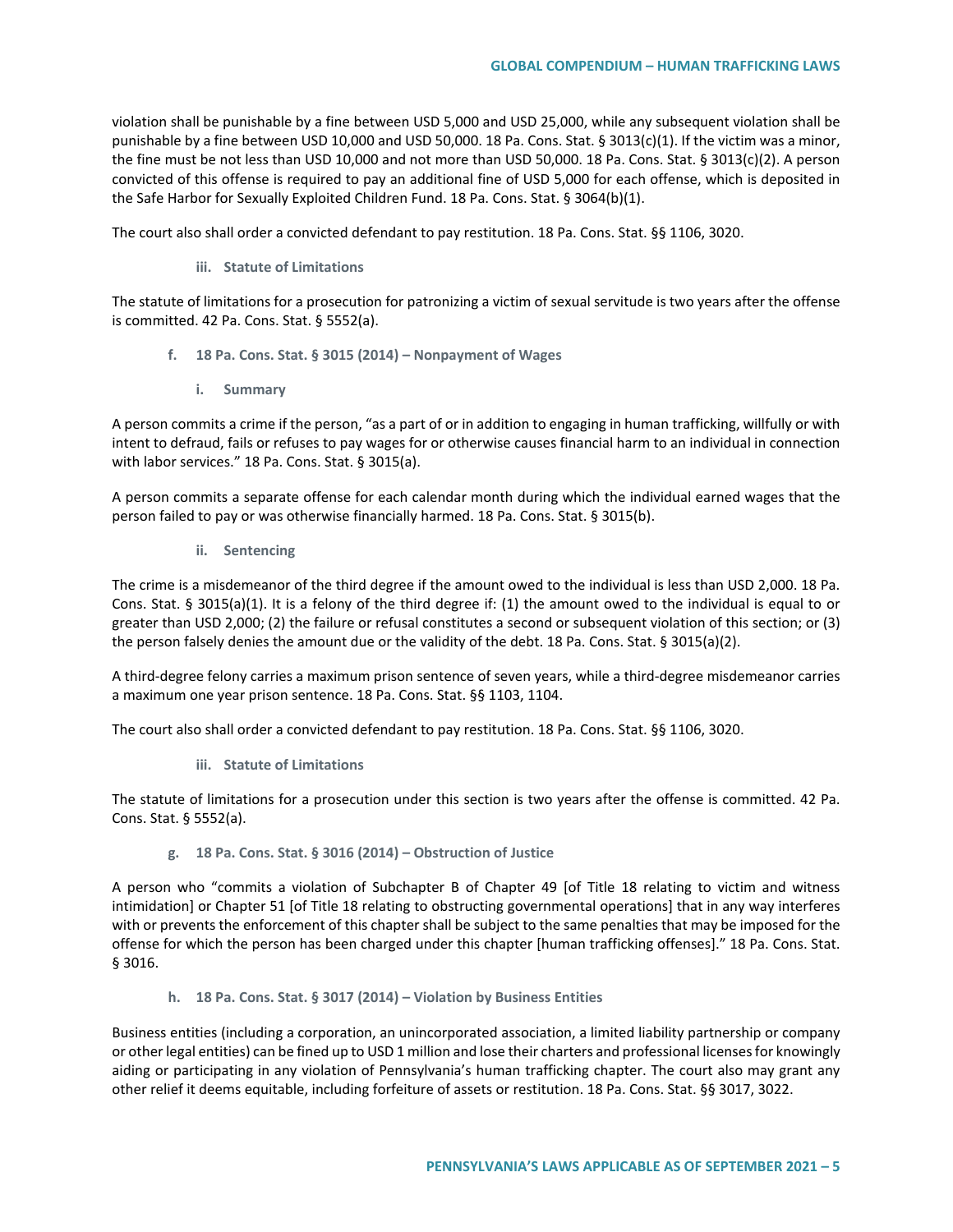Any fines imposed under this section must be deposited as provided in section 3031 (relating to grants). 18 Pa. Cons. Stat. §§ 3017(b), 3031.

**i. 18 Pa. Cons. Stat. § 3018 (2021) – Evidence and Defenses to Human Trafficking**

Consent of the victim of human trafficking to an employment contract is not a defense to labor trafficking if force or coercion as described in 18 Pa. Cons. Stat. § 3012(b) (relating to involuntary servitude) were involved in the making of the contract. 18 Pa. Cons. Stat. § 3018(b).

Except as provided in 18 Cons. Stat. § 3102 (relating to mistake as to age), evidence of a defendant's lack of knowledge of a person's age, or a reasonable mistake of age, is not a defense for a violation involving the sexual servitude of a minor. 18 Pa. Cons. Stat. § 3018(c).

Evidence of the trafficking victim's age with respect to the age of consent to sex or legal age of marriage is not a defense to, and does not preclude a finding of a violation under this chapter. 18 Pa. Cons. Stat. § 3018(a). In addition, the provisions of section 3104 (relating to evidence of victim's sexual conduct) shall apply to prosecutions under this chapter. 18 Pa. Cons. Stat. § 3018(a.1).

**j. 42 Pa. Cons. Stat. § 6328 (2018) – Dependency in Lieu of Delinquency** 

If a minor commits certain offenses (criminal trespass, false identification to law enforcement, disorderly conduct, loitering, simple possession of a controlled substance) and the offense is directly related to having been subject to human trafficking, the offenses "shall be referred to a county agency under 23 Pa. Cons. Stat. §§ 6362 [relating to responsibilities of county agency for child protective services] and 6375 [relating to county agency requirements for general protective services]," and delinquency proceedings shall not be commenced immediately. 42 Pa. Cons. Stat. § 6328(a). Records will be expunged if there is a final discharge of supervision. 42 Pa. Cons. Stat. § 6328(d).

**k. 18 Pa. Cons. Stat. § 3019 (2014) – Affirmative Defense to Prostitution and Diversion for Certain Other Violations**

A person charged under 18 Pa. Cons. Stat. § 5902 (relating to prostitution and related offenses) may offer the defense at trial that the person engaged in the conduct because the person "was compelled to do so by coercion or the use of or a threat to use unlawful force against the person or the person of another, which a person of reasonable firmness in [the] situation would have been unable to resist." 18 Pa. Cons. Stat. § 3019(b).

An individual who is charged with violating a trespassing, loitering, obstruction of highway, disorderly conduct, or simple possession of a controlled substance statute as a direct result of being a victim of human trafficking, where the violation is the person's first offense, may have such records expunged upon completion of a judicially sanctioned diversionary program. 18 Pa. Cons. Stat. § 3019(c).

**l. 18 Pa. Cons. Stat. § 911 (2014) – Corrupt Organizations**

It is unlawful for any person to receive income or interest or control in an enterprise from a pattern of racketeering activity. Pennsylvania's racketeering statute includes acts indictable under Chapter 30 (relating to human trafficking) in its definition of "racketeering activity." 18 Pa. Cons. Stat. §§ 911(b), (h).

**m. 18 Pa. Cons. Stat. § 2902 (2012) – Unlawful Restraint**

A person commits a first-degree misdemeanor by, among other things, knowingly holding another in a condition of involuntary servitude. 18 Pa. Cons. Stat. § 2902(a). The offense is a second-degree felony if the victim is a person under the age of 18. 18 Pa. Cons. Stat. § 2902(b), (c).

**2. Online Child Sexual Exploitation and Child Pornography Offenses**

18 Pa. Cons. Stat. § 5902 – Prostitution and Related Offenses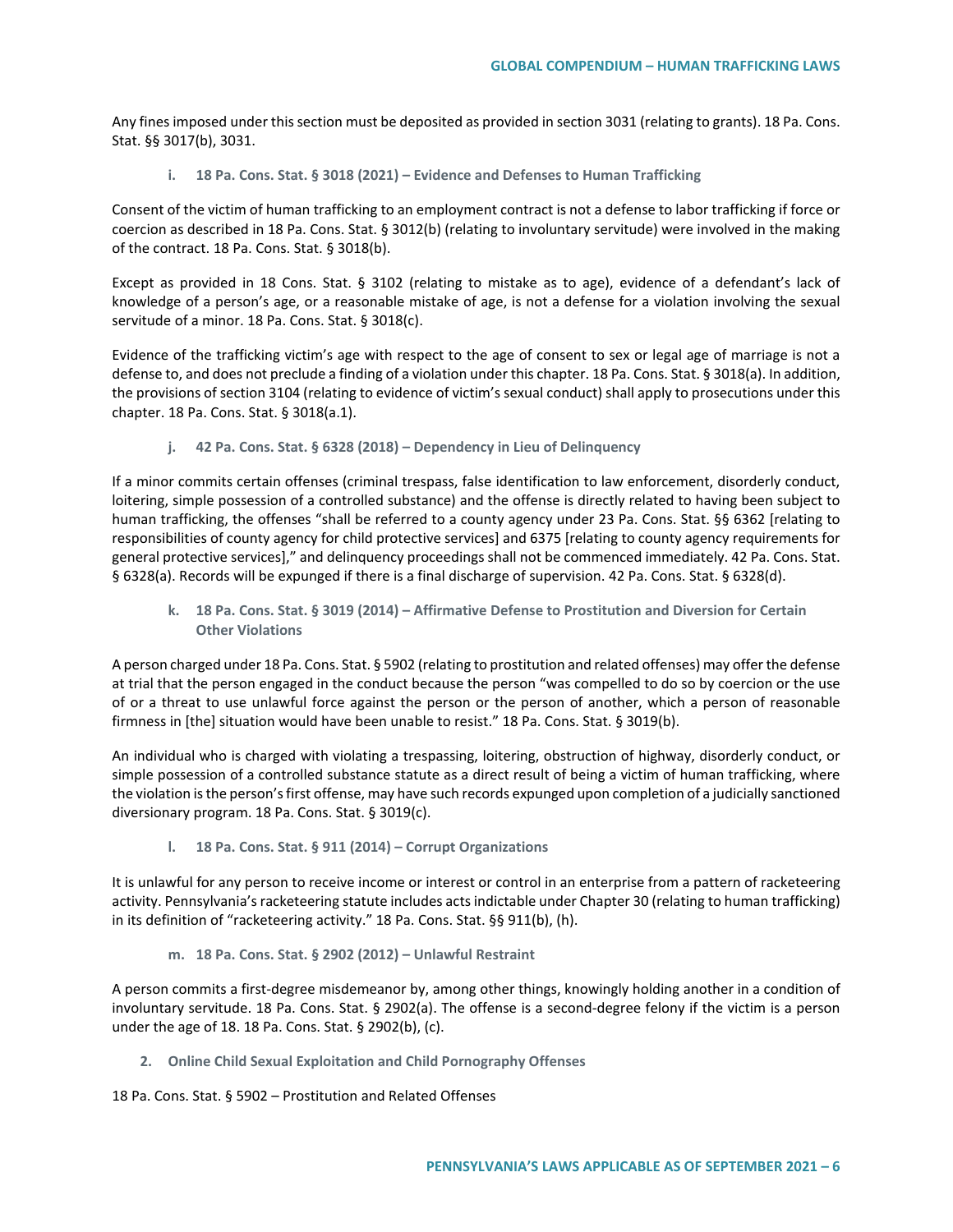18 Pa. Cons. Stat. § 5903 – Obscene and Other Sexual Materials and Performances

- 18 Pa. Cons. Stat. § 6301 Corruption of a Minor
- 18 Pa. Cons. Stat. § 6312 Sexual Abuse of Children
- 18 Pa. Cons. Stat. § 6318 Unlawful Contact with Minor

18 Pa. Cons. Stat. § 6320 – Sexual Exploitation of Children

**3. 42 Pa. Cons. Stat. § 9799.15 (2018) – Period of Registration [as Sex Offender]**

Individuals who have committed Tier I through Tier III sexual offenses must register as sex offenders in Pennsylvania. 42 Pa. Cons. Stat. § 9799.15. Trafficking in individuals and sex trafficking of children are Tier II sexual offenses which require an offender to maintain registration for 25 years. 42 Pa. Cons. Stat. §§ 9799.14, .15.

## **B. Civil Liability Statutes**

- **1. 18 Pa. Cons. Stat. § 3051 (2014) – Civil Lawsuits**
	- **a. Summary**

Victims of human trafficking or of the sex trade may bring a civil lawsuit where the defendant (i) recruits, profits from, or maintains the victim in any sex trade act; (ii) abuses or causes bodily harm to the victim in any sex trade act; and (iii) knowingly advertises or publishes advertisements for purposes of recruitment into sex trade activity. 18 Pa. Cons. Stat. §§ 3051(a)(1), (2).

No person may avoid civil liability by: (1) a conveyance of any right, title, or interest in real property; or (2) an agreement, including an indemnification agreement or hold harmless agreement, that purports to show the consent of the victim of human trafficking. 18 Pa. Cons. Stat. § 3051(g).

**b. Damages and Other Relief**

The court may award to a prevailing plaintiff actual damages, compensatory damages, punitive damages, injunctive relief, or any other appropriate relief. 18 Pa. Cons. Stat. § 3051(c). Where the defendant's acts were willful and malicious, the court may award three times the amount of actual damages. 18 Pa. Cons. Stat. § 3051(e). A prevailing plaintiff who is a victim of human trafficking shall also be awarded reasonable attorney's fees and costs. 18 Pa. Cons. Stat. § 3051(d).

**c. Statute of Limitations**

The statute of limitations for adult victims is five years from the last act of the offense. If the victim was a minor while any human trafficking offense was committed, a claim exists until the victim is 30 years of age. 18 Pa. Cons. Stat. § 3051(h).

A defendant cannot assert a statute of limitations defense when the statute expired because of the defendant's intentional conduct knowingly inducing or coercing the plaintiff to delay filing the lawsuit. 18 Pa. Cons. Stat. § 3051(i).

## **C. Additional Statutes Specific to Human Trafficking**

**1. 18 Pa. Cons. Stat. §§ 3061–3065 (2018) – Safe Harbor Provisions for Sexually Exploited Children**

These statutes create provisions protecting minor victims from prosecution for prostitution and certain other crimes related to being a victim of trafficking, address specialized services for sexually exploited children, and establish a Safe Harbor for Sexually Exploited Children Fund. 18 Pa. Cons. Stat. §§ 3061-3065.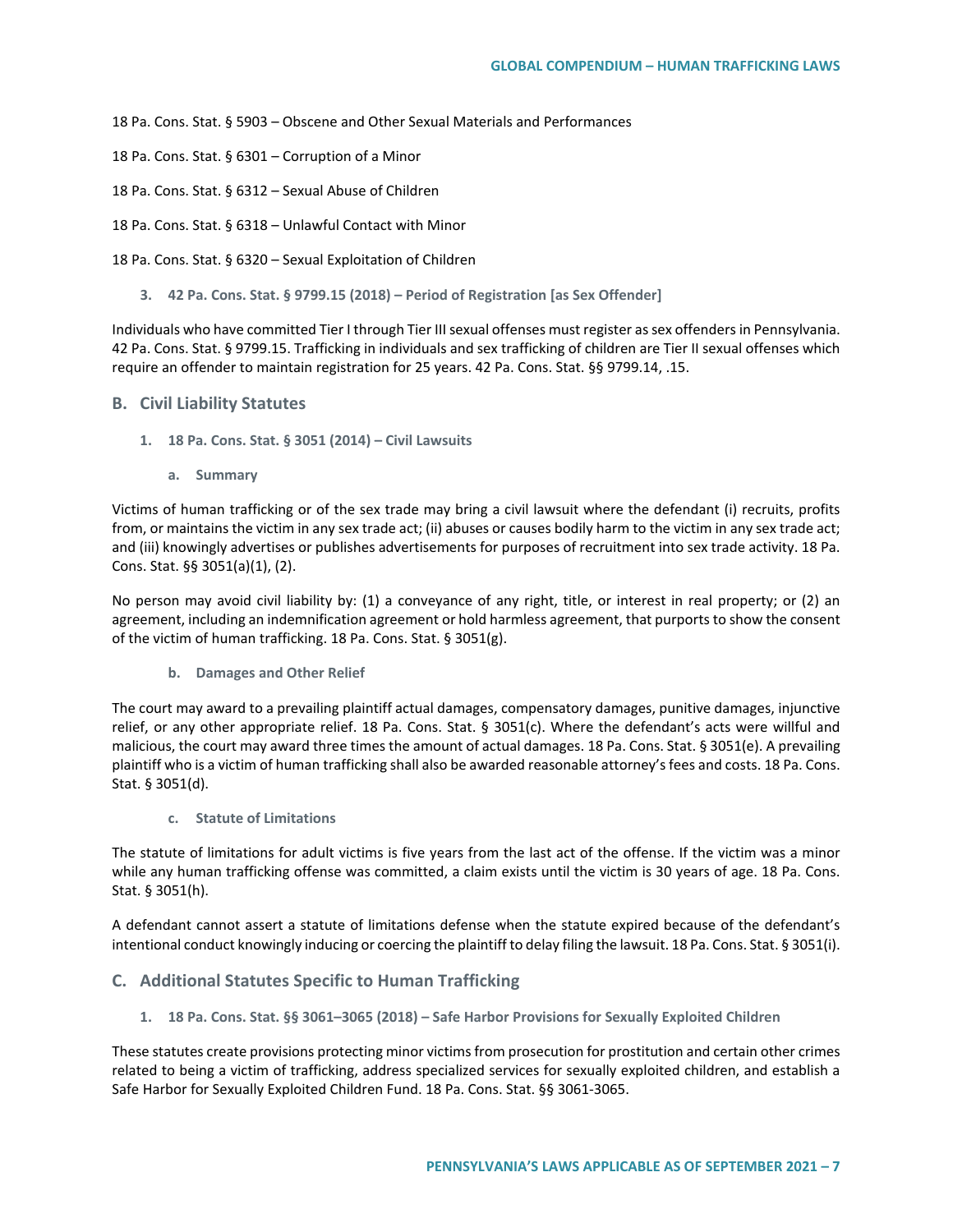## **2. 18 Pa. Cons. Stat. § 3019(a) (2014) – Victim Protection During Prosecution**

Unless the court otherwise orders in a prosecution involving a victim of human trafficking, an officer or employee of the court may not disclose the identity of the victim of human trafficking to the public. Any record identifying a human trafficking victim's name is unavailable for public inspection. 18 Pa. Cons. Stat. § 3019(a).

A person convicted under 18 Pa. Cons. Stat. §§ 3503 (criminal trespass), 5503 (disorderly conduct), 5506 (loitering and prowling at night time), 5507 (obstructing highways and other public passages), or 5902 (prostitution and other related offenses), or an offense for simple possession of a controlled substance may file a motion to vacate the conviction, when the person committed the offense as a direct result of being a victim of human trafficking. All related records will be expunged.

### **3. 18 Pa. Cons. Stat. § 3019(d) (2014) – Motion to Vacate Conviction**

A person convicted under 18 Pa. Cons. Stat. §§ 3503 (criminal trespass), 5503 (disorderly conduct), 5506 (loitering and prowling at night time), 5507 (obstructing highways and other public passages), or 5902 (prostitution and other related offenses), or an offense for simple possession of a controlled substance may file a motion to vacate the conviction, when the person committed the offense as a direct result of being a victim of human trafficking. All related records will be expunged. 18 Pa. Cons. Stat. § 3019(d).

**4. 18 Pa. Cons. Stat. § 3022 (2014) – Professional Licenses**

Under this section, a licensee who knowingly employs or permits employment of a victim of human trafficking shall be suspended for a minimum of one year.

**5. 18 Pa. Cons. Stat. § 3025 (2014) – Data Collection**

The Pennsylvania Commission on Sentencing shall collect data and other relevant information on sentences imposed for human trafficking offenses.

**6. 18 Pa. Cons. Stat. §§ 3031, 3054, 3071 (2014) – Grants, Services, Victims in Shelters** 

Subject to the availability of funding, Pennsylvania will take steps, including making grants, to prevent human trafficking and to assist victims. Human trafficking victims are eligible for benefits and compensation under Pennsylvania's Crime Victims Act. A human trafficking victim's residence in a shelter or other facility is voluntary, and shelter admission cannot be conditioned on cooperation with law enforcement to prosecute others.

**7. 18 Pa. Cons. Stat. § 3052 (2014) – Protection of Victims**

Pennsylvania law enforcement agencies must "take reasonable steps necessary to identify, protect and assist victims of human trafficking."

**8. 18 Pa. Cons. Stat. § 3056 (2018) – Special Relief to Restore Victim's Dignity and Autonomy**

Special relief funding of up to USD 10,000 per individual is available for removal of any tattoos or identifying marks that were the result of having been a victim of human trafficking.

# **9. 23 Pa. Cons. Stat. § 6303 (2018) – Child Protective Services**

Pennsylvania's child protection statute defines "child abuse" to include engaging a child in a severe form of trafficking in persons or sex trafficking.

## **10. 43 Pa. Cons. Stat. § 1493 (2012) – Required Posting**

Certain businesses must post a sign containing information regarding the National Human Trafficking Resource Center hotline. 43 Pa. Cons. Stat. § 1493. Covered businesses include drinking establishments, adult entertainment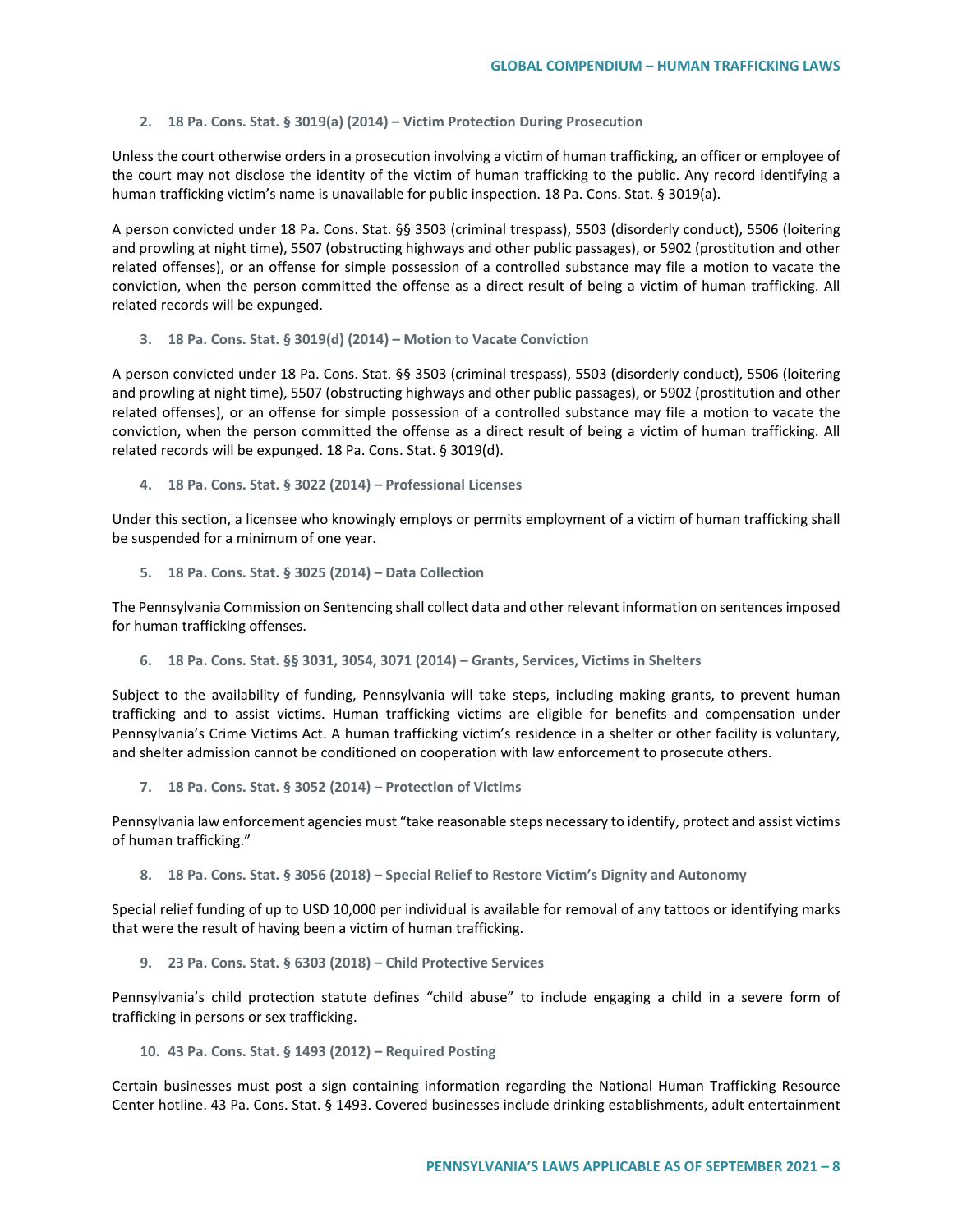establishments, hotels found to be drug-related nuisances, and personal service establishments. 43 Pa. Cons. Stat. § 1492.

#### **11. 43 Pa. Cons. Stat. § 260.1** *et seq***. – Wage Payment and Collection Law**

An employee may bring a civil lawsuit to recover unpaid wages. 43 Pa. Cons. Stat. § 260.9a. The court shall also allow reasonable attorney's fees in addition to any judgment awarded to the employee. 43 Pa. Cons. Stat. § 260.9a(f). Additionally, an employee whose claim meets the statutory requirements may also be eligible for liquidated damages. 43 Pa. Cons. Stat. § 260.10. A noncompliant employer may face additional civil and criminal penalties. 43 Pa. Cons. Stat. § 260.11a. No lawsuit shall be instituted under this act for the collection of unpaid wages or liquidated damages more than three years after the day on which those wages were due and payable. 43 Pa. Cons. Stat. § 260.9(g).

More information is available at:

[https://www.dli.pa.gov/Individuals/Labor-Management-Relations/llc/Pages/Wage-Payment.aspx.](https://www.dli.pa.gov/Individuals/Labor-Management-Relations/llc/Pages/Wage-Payment.aspx)

### **12. 43 Pa. Cons. Stat. § 1499 (2012) – Victim Services**

The Pennsylvania Commission on Crime and Delinquency must develop a plan to provide victims of trafficking with housing, counseling, medical assistance, child care, substance abuse counseling, access to employment and education, legal assistance, and social case management.

## **D. Significant Cases**

**1.** *Chaidez v. Hemphill***, No. 18-1837, 2019 WL 6050714 (E.D. Pa. Nov. 15, 2019)** 

The plaintiff, a Mexican national, sued his former employer under the federal Trafficking Victims Protection Act and the corresponding Pennsylvania statutes (18 Pa. Cons. Stat. §§ 3001-72). The defendants recruited the plaintiff for trucking work through the H-2B temporary guest-worker visa program. The plaintiff alleged that the defendants mistreated him by forcing him to undertake activities beyond his responsibilities, wrongfully withholding his money, lodging him in overcrowded and unsanitary housing, and threatening him with arrest and permanent expulsion from the H-2B program if he refused to honor their contract. The defendants filed a motion for summary judgment alleging that the plaintiff's claims were barred by a release the plaintiff signed after the end of employment and a lack of facts alleged to support his claims. The court denied the defendants' motion, finding genuine disputes of material fact as to whether the defendants may be liable for the harms alleged by the plaintiff and the enforceability of the release.

**2.** *Commonwealth v. Brockington-Winchester***, 205 A.3d 1279 (Pa. Super. Ct. 2019)** 

A jury acquitted the defendant of robbery, theft by unlawful taking or disposition, and terroristic threats, but could not reach a verdict on trafficking in individuals and attempted involuntary servitude. The trial court dismissed the last two charges based on the doctrines of collateral estoppel or double jeopardy. The Commonwealth appealed the dismissal.

The Superior Court reversed the trial court and remanded for a new trial on the charges of trafficking in individuals and attempted involuntary servitude. It found that the doctrines of collateral estoppel or double jeopardy did not bar retrial because the jury did not conclusively determine any issues related to the trafficking and involuntary servitude charges in its acquittal of the defendant on the charges of robbery, theft by unlawful taking or disposition, and terroristic threats.

## **3.** *A.B. v. Marriott Int'l, Inc***., 455 F.Supp.3d 171 (E.D. Pa. 2020)**

Plaintiff A.B. was trafficked at three different Philadelphia hotels franchised by defendant Marriott International. The plaintiff alleged defendant violated federal and state human trafficking laws by knowingly benefitting from and participating in a venture which the business knew or should have known was engaged in sex trafficking. The plaintiff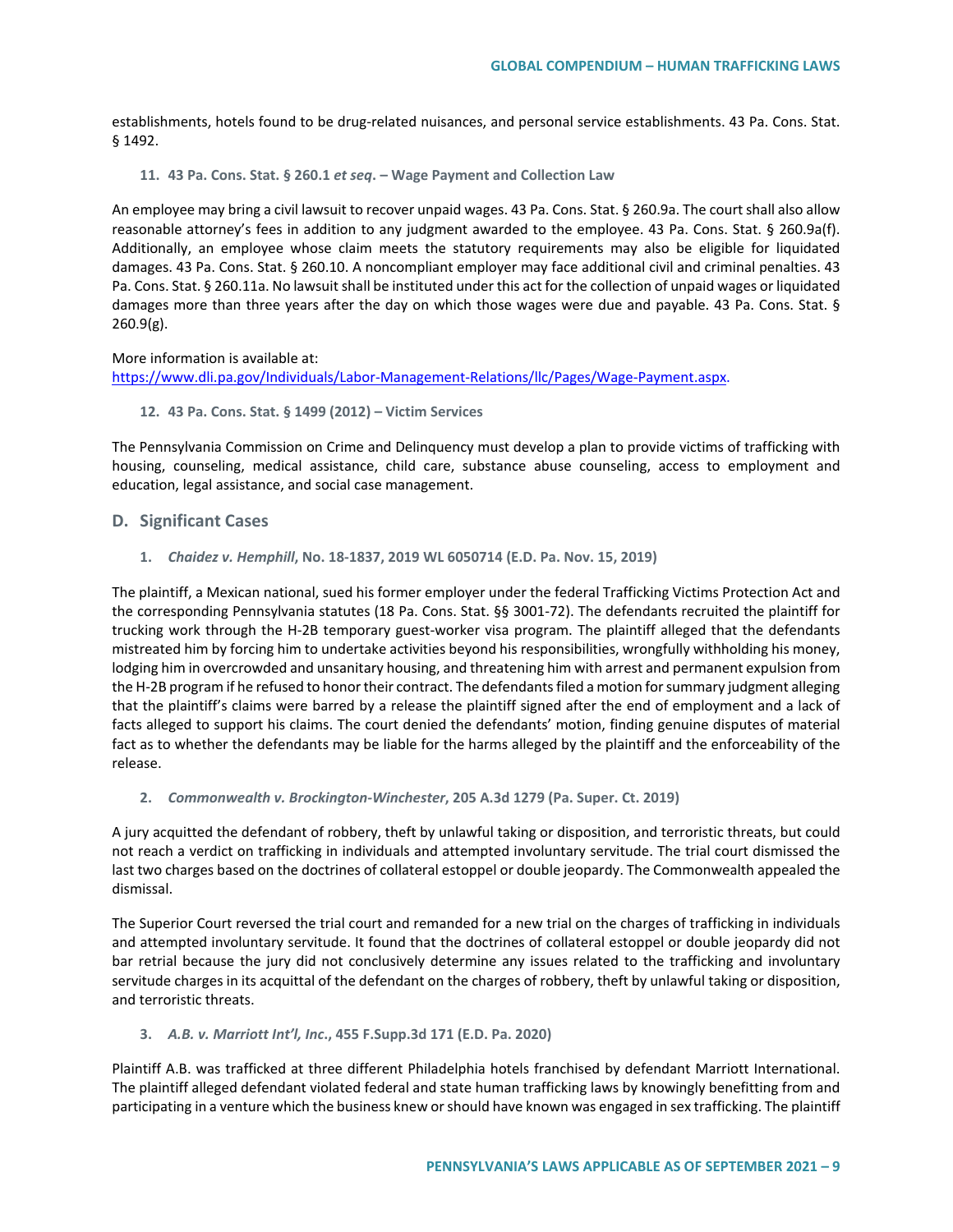also alleged defendant was aware of the circumstances, citing the constant stream of male visitors, week-long room reservations on prepaid credit cards, multiple broken objects and sex paraphernalia in rooms, signs of physical injury, loud altercations, and complaints of suspicious activity.

While the court found that the plaintiff pled sufficient facts to reasonably infer the defendant knowingly benefitted from participating in a venture which it should have known was trafficking plaintiff under federal law, the court dismissed the plaintiff's claims under Pa. Cons. Stat. § 3051. Plaintiff's state claim was untimely, as it was not brought within five years of the last act constituting human trafficking. Plaintiff's equitable tolling argument, alleging she was prevented from asserting her rights while being trafficked outside of the Marriott hotels, was rejected by the court. The Plaintiff additionally could not show Marriott was excluded from the statute's safe harbor exception, which granted protection for those who provide goods or services to the general public. The claim failed even without considering the timeliness or safe harbor arguments; the Defendant did not "participate" in human trafficking under section 3051, which required knowing or reckless disregard to providing services to traffickers. This case offers valuable reasoning and context for liability under Pennsylvania's human trafficking statute.

# **E. Academic Research/Papers**

No academic research or papers were found regarding Pennsylvania's human trafficking statutes.

**F. Resources** 

National Human Trafficking Hotline (Pennsylvania): <https://humantraffickinghotline.org/state/pennsylvania>

Pennsylvania Coalition Against Rape, *A Legal Guide to Human Trafficking in Pennsylvania for Sexual Assault Legal Advocates*:

[https://www.pcar.org/sites/default/files/resource-](https://www.pcar.org/sites/default/files/resource-%20pdfs/legal_guide_to_human_trafficking_in_pa.pdf) pdfs/legal\_guide\_to\_human\_trafficking\_in\_pa.pdf

- Pennsylvania Office of Crime Victim Services: <https://pcv.pccd.pa.gov/empowering-the-victim/Pages/Human-Trafficking.aspx>
- Pennsylvania Department of Transportation: <https://www.penndot.gov/about-us/media/human-trafficking/Pages/default.aspx>
- Shared Hope International, Pennsylvania Report Card (2019): [https://sharedhope.org/PICframe9/reportcards/PIC\\_RC\\_2019\\_PA.pdf](https://sharedhope.org/PICframe9/reportcards/PIC_RC_2019_PA.pdf)
- Shared Hope International, Pennsylvania Analysis and Recommendations (2019): [https://sharedhope.org/PICframe9/analysis/PIC\\_AR\\_2019\\_PA.pdf](https://sharedhope.org/PICframe9/analysis/PIC_AR_2019_PA.pdf)
- U.S. Department of Health & Human Services, *Pennsylvania: Efforts to Combat Human Trafficking* (2017): [https://www.acf.hhs.gov/sites/default/files/otip/pennsylvania\\_profile\\_efforts\\_to\\_combat\\_human\\_traffic](https://www.acf.hhs.gov/sites/default/files/otip/pennsylvania_profile_efforts_to_combat_human_trafficking.pdf) [king.pdf](https://www.acf.hhs.gov/sites/default/files/otip/pennsylvania_profile_efforts_to_combat_human_trafficking.pdf)
- Villanova University Charles Widger School of Law Institute to Address Commercial Sexual Exploitation, *Report on Commercial Sexual Exploitation in Pennsylvania* (Spring 2019): <https://cseinstitute.org/wp-content/uploads/2019/06/Spring-2019-Report-6.21.19-pdf.pdf>

**Disclaimer:** The codes, laws, and other information cited in this summary may not contain the most recent versions of such information and provide certain information available as of the month and year cited at the bottom of each page. We make no warranties or guarantees about the accuracy, completeness, or adequacy of the information